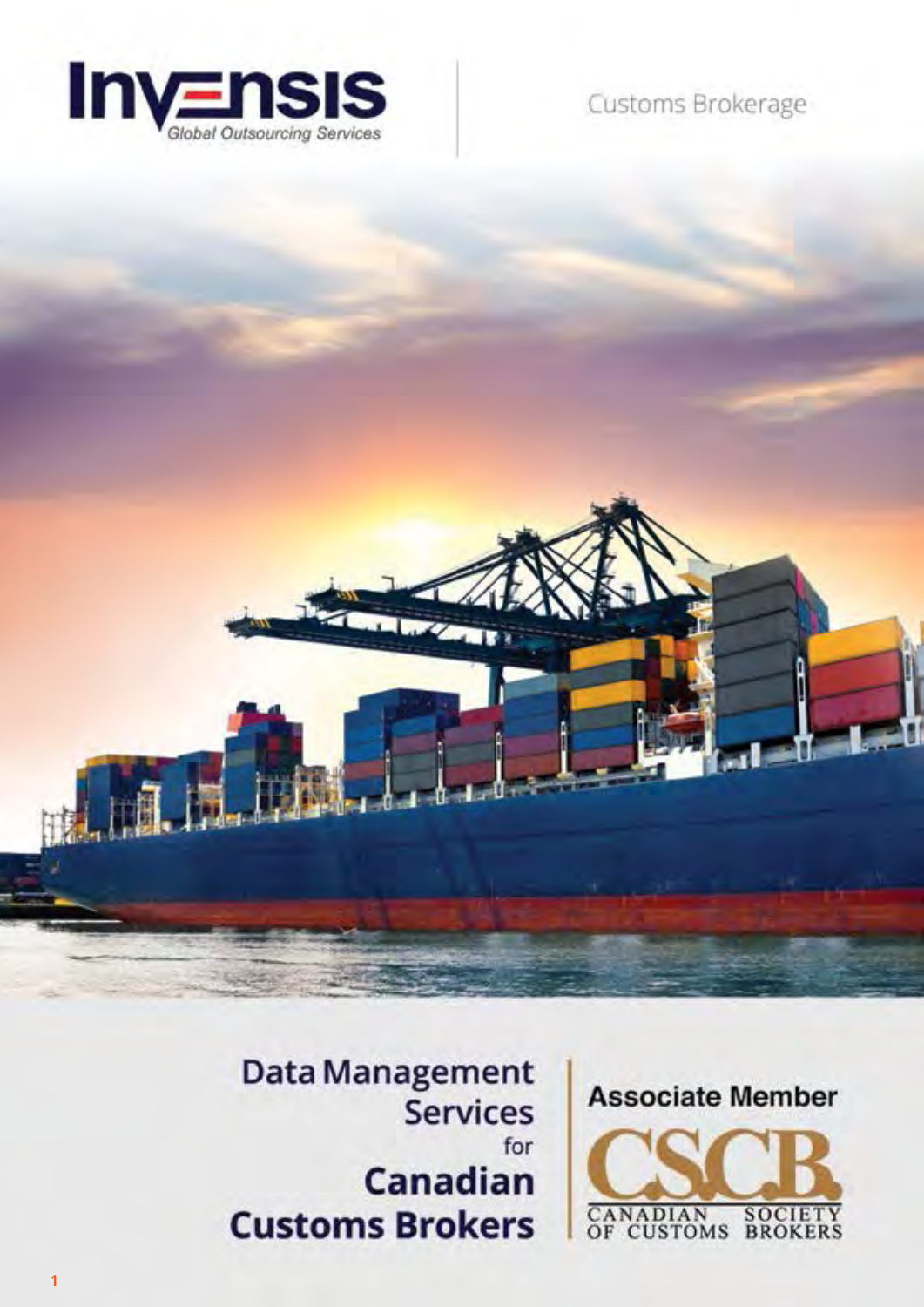# Invensis is ushering in a new era of Business Process outsourcing

Partnering with Invensis Technologies for your back offices business processes means more than just streamlined operations; it means creating a relationship built on long term success and superior business outcomes.

Since our beginnings in 2000, we have grown to become a leader within the business process management industry for our ability to look beyond quick fix solutions and strive for ways to deliver tangible value for clients' organizations.

The professionals at Invensis are extremely passionate about their work and endeavor to discover innovative ways to improve each of our client's operations. We aim to enhance your organization by enabling process efficiencies.

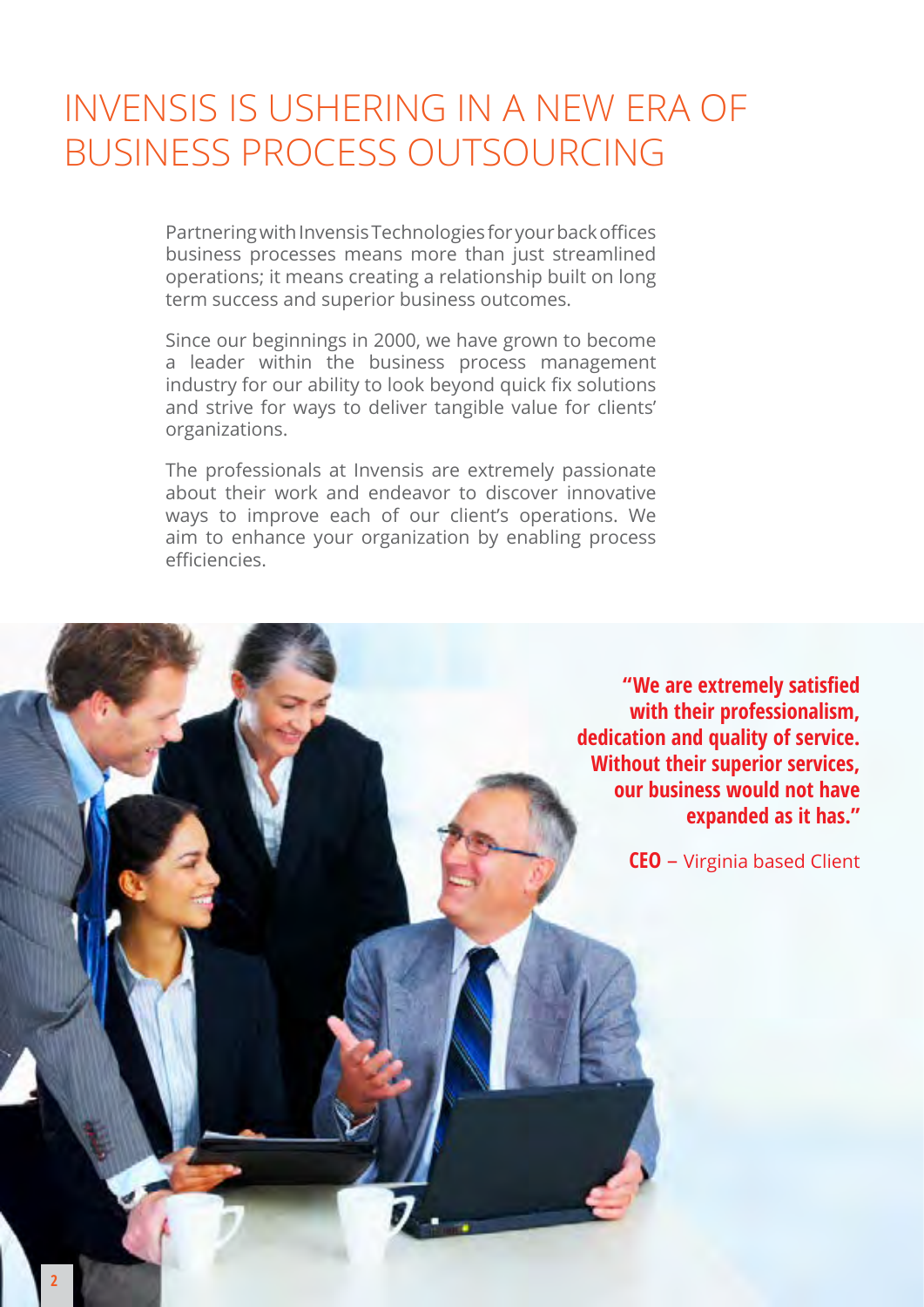# Customs brokerage support services to fast track customs clearance

Having processed well in excess of 6.5 million customs brokerage documents, Invensis possess the capability to add incredible value to your business through streamlined customs brokerage processes. We collaborate with our clients to gain a thorough understanding of their requirements and adapt our services to achieve the desired results. Invensis also provide a complete solution for eManifest processing through our own completely customizable software, which can be integrated with your system.

- [B3 Form Generation / Customs](http://www.invensis.net/industries/customs-brokerage/B3-form-generation.php) > [RMD Front End Entry](http://www.invensis.net/industries/customs-brokerage/customs-invoice-processing.php) [Invoice Processing](http://www.invensis.net/industries/customs-brokerage/B3-form-generation.php) 
	-
	- **Harmonized Systems (HS)** [Classification](http://www.invensis.net/industries/customs-brokerage/customs-invoice-processing.php)
- [RMD Real Time \(ACROSS\)](http://www.invensis.net/industries/customs-brokerage/customs-invoice-processing.php)

[Separation/Indexing](http://www.invensis.net/industries/customs-brokerage/customs-invoice-processing.php)

- [NAFTA Verification and](http://www.invensis.net/industries/customs-brokerage/customs-invoice-processing.php)  **[Registration](http://www.invensis.net/industries/customs-brokerage/customs-invoice-processing.php)**
- E-Manifest

### B3 Form Generation – HVS and LVS

Invensis provides end-to-end service for B3 Form generation.

- Documents are accessed from the client's Document Management System (DMS)
- Documents are then separated and indexed into the Invensis system
- Shipments are divided into High Value Shipments (HVS) and Low Value Shipments (LVS)
- Executives access documents and process them to remote data servers through client application
- Executives check CADEX and valuation instructions
- Check for warranty, repairing, DPP, origin shipment date and dollar value
- Quality assurance team analyzes the output for errors
- Digitized information is verified against original documents to ensure quality
- Verified information is sent to customs (CBSA)

**Custom Automated Data Exchange (CADEX) systems are used to transfer information to Canadian Customs**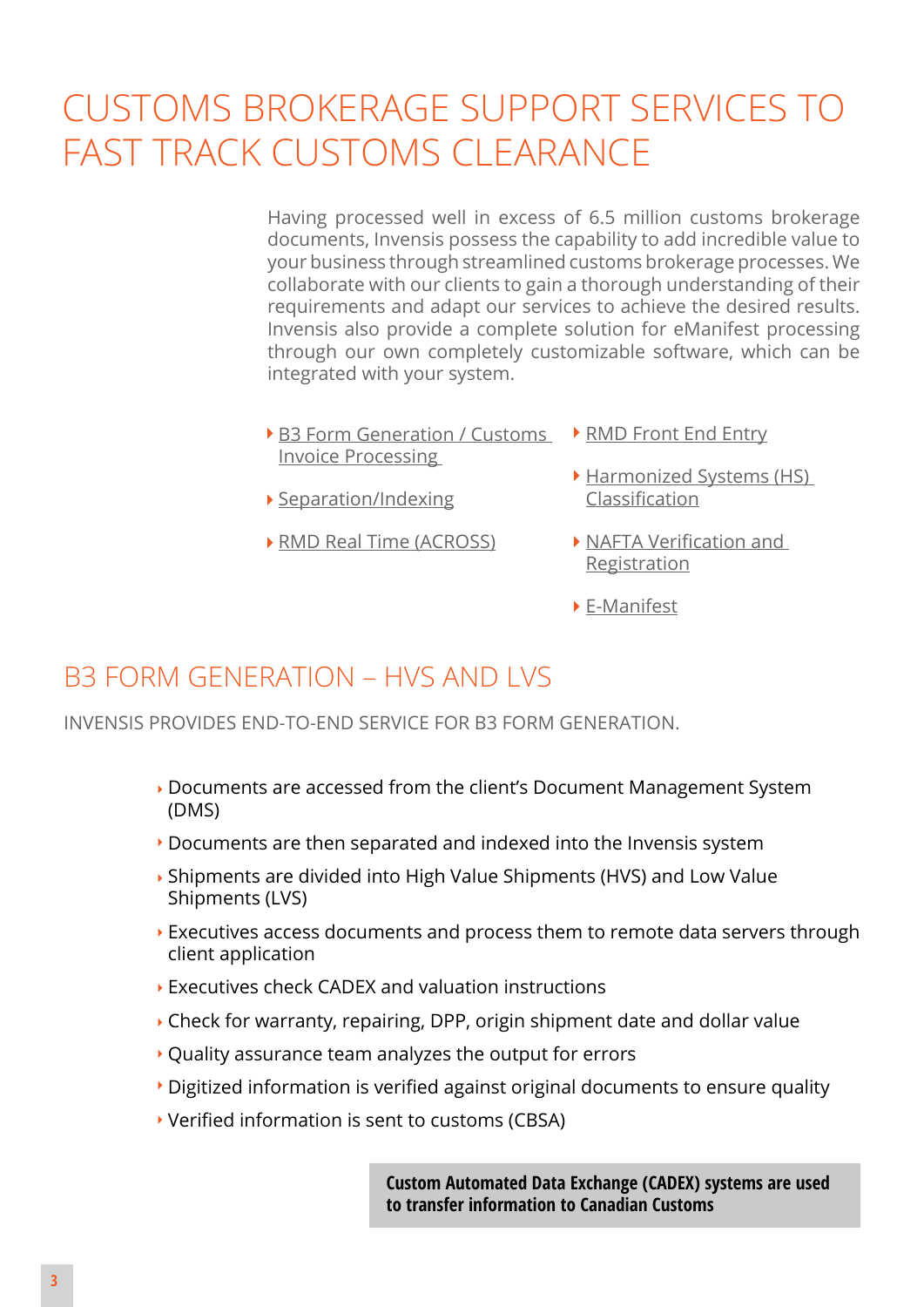# **SERVICES**

### **Separation and Indexing**

- Scanned documents are accessed from the client's Data Management System (DMS) via a secure VPN and are separated accordingly.
- These documents are then indexed, where information is extracted and digitized onto the Invensis system.

#### **RMD Real Time (ACROSS)**

 $\cdot$  Information which is required for interim accounting is entered, verified and sent to the CBSA via the Accelerated Release Operations Support System (ACROSS).

#### **North American Free Trade Agreement (NAFTA) Verification and Registration**

- We examine the validity and examine all components of NAFTA certificates to ensure 100% accuracy and compliance.
- **NAFTA registration.**

#### **RMD Front End Entry**

Our team directs information needed for customs clearance on LVS to the CBSA.

#### **Harmonized Commodity Description and Coding Systems (HS) Classification**

- Invensis identifies HS Codes for the calculation of customs duties.
- Different sources are used for code identification
	- Client database
	- HS rating book
	- Client's website/e-commerce sites
- $\triangleright$  Directly contacting the supplier

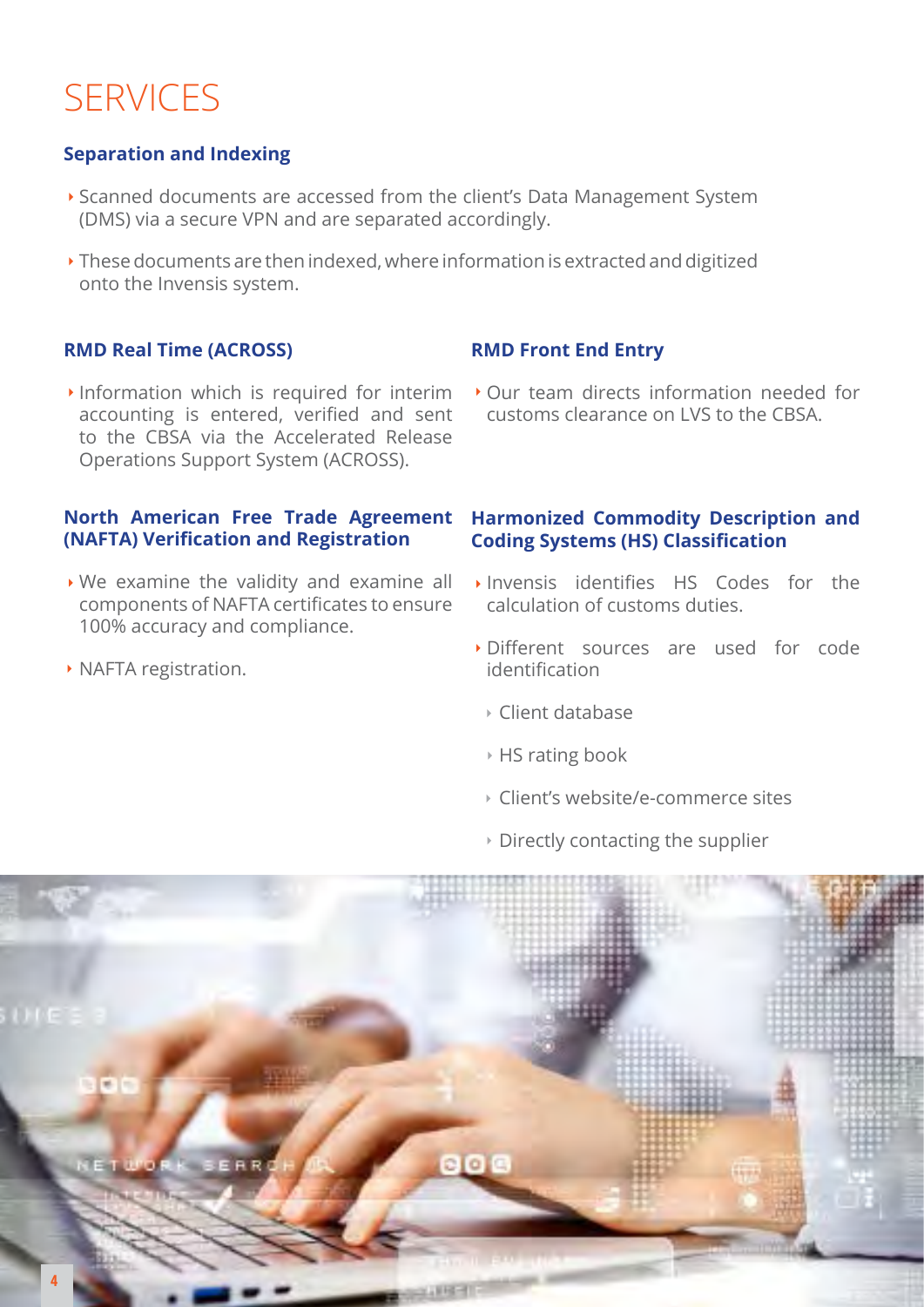# eMANIFEST PROCESSS

Invensis provides a complete eManifest solution, to allow you to avoid border delays and enhance the efficiency of your supply chain. Our web based eManifest software seamlessly files cargo (A8A) and conveyance (A9) data and sends this information to the Canadian Border Services Agency (CBSA), well before shipment reaches the border. The software we operate with is fully customizable to suit your business requirement and can interface with your website or any ERP.

At Invensis, our goal is to completely facilitate your eManifest requirements, to remove this hassle and permit you to focus entirely on your core operations. We provide the option for cargo data to be filed independently, or to be combined with conveyance information, prior to being sent to the CBSA.

#### A fully integrated suite to optimize your efficiency

| <b>Cargo Report</b><br>A <sub>8</sub> A         | <b>Conveyance Report</b><br>A <sub>9</sub> | <b>Barcoded Printing</b><br>of Cargo Control<br><b>Document</b>             |
|-------------------------------------------------|--------------------------------------------|-----------------------------------------------------------------------------|
| <b>Exhaustive Product</b><br><b>Maintenance</b> | <b>Configurable Menu</b><br>for Easy Data  | <b>Entry Interface</b><br><b>Compatible with</b><br><b>Websites and ERP</b> |

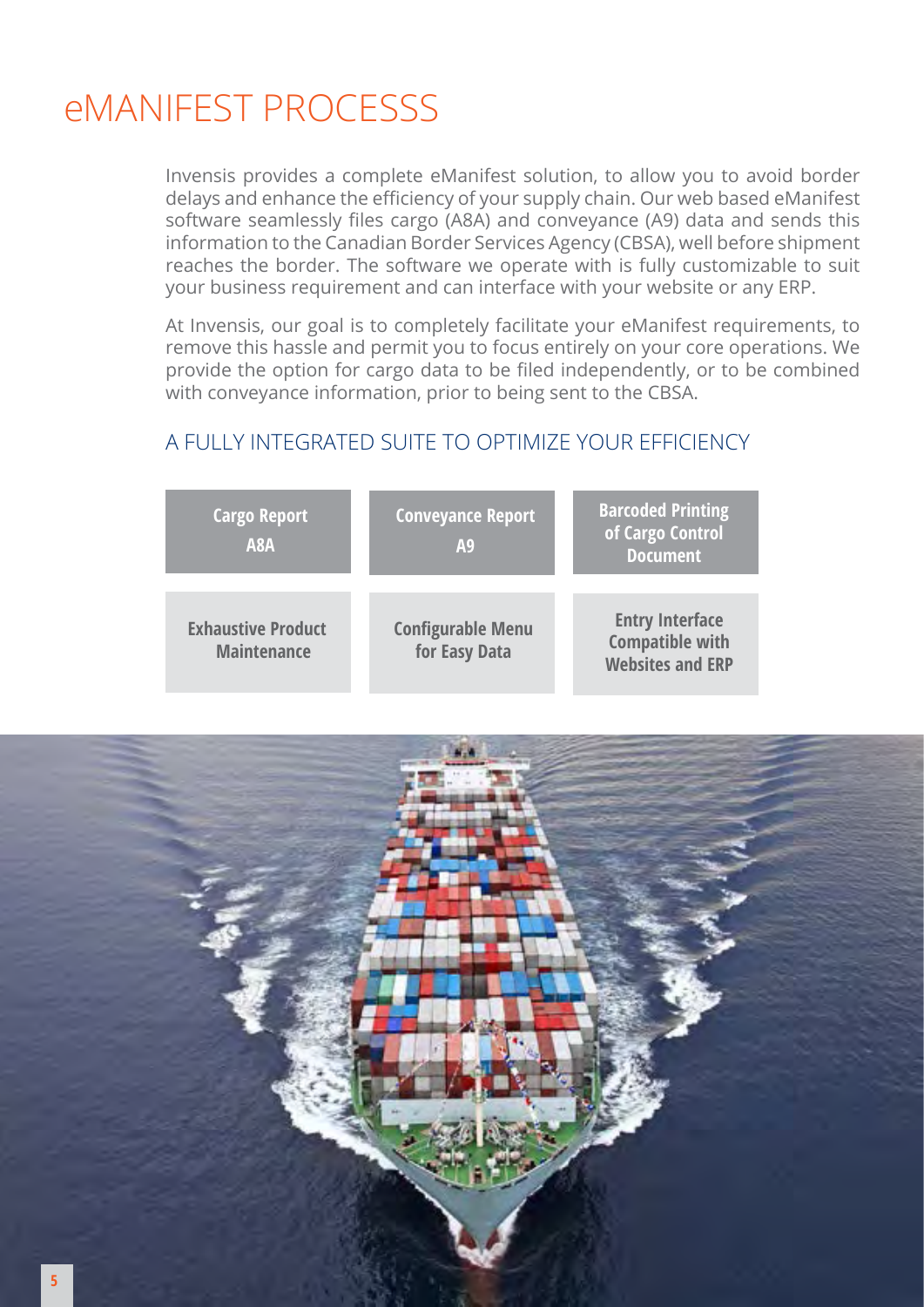## Product Features

- $\rightarrow$  Built to specifications by CBSA
- Inbuilt PKI
- EDI enabled
- Data able to be sent individually or combined
- Ability to interface with your website or any ERP
- **Extensive reports**
- User based access
- Completely customizable to meet your unique business processes

#### **Software Benefits**

- Seamless eManifest data entry enter data once and use it multiple times
- Rules and audit engine to reduce penalties and errors
- User and branch level templates are used for repeated entries
- Auto rating using Billing Matrix for your client contracts
- ▶ Integrated report writing tool (Crystal Clear) and built-in EDI engine
- Ability to be integrated with any external ERP application
- Web based, J2EE application with platform, DBMS and application server independence
- Completely scalable and flexible to suit your dynamically growing business demands**.**

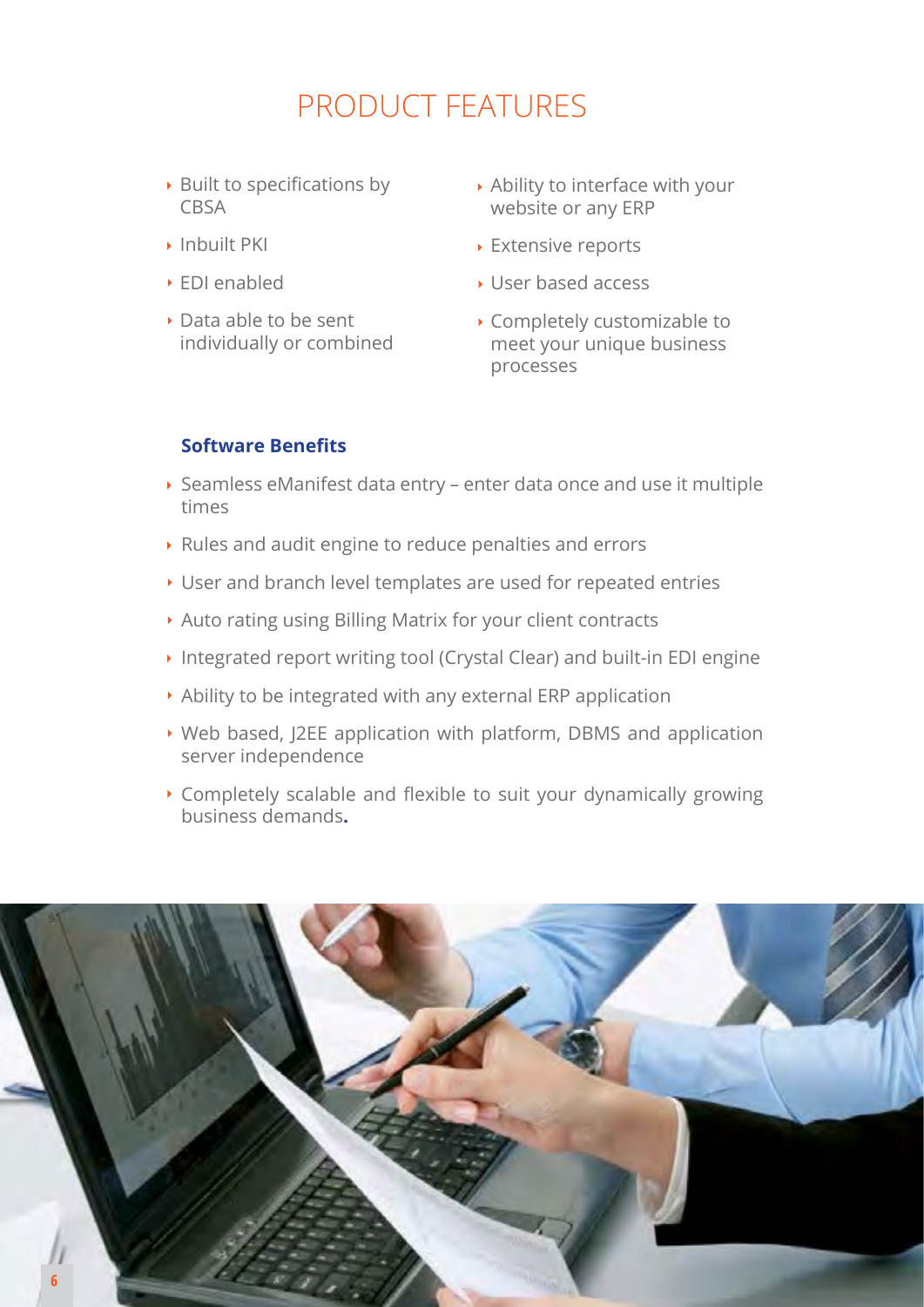

# WITH 24/7 SUPPORT, WE ARE always at your service

Some support organizations become so absorbed in their own established processes they lose sight of their clients' needs. We institute SLAs prior to the launch of the project to provide us with a comprehensive understanding of the client's desired outcome. Invensis maintains consistent communication at all stages of the customs brokerage process, to promote transparency and to ensure all client requirements and SLAs are being fulfilled.

**We provide support 24/7 and are available to connect via:**

- **Email**
- **Skype**
- **Telephone**
- **Instant messenger**

#### Dedicated Staff Working 24/7

- $\blacktriangleright$  Invensis offers a dedicated team of agents for each customer. Split across numerous shifts, our personnel are available 24 hours a day, including weekends and other public holidays. No matter how short your deadline, we will deliver.
- ▶ Our expert team is on hand 24/7, to provide support any time of the day. Any queries or issues that arise will be immediately rectified.
- ▶ We are committed to providing the greatest level of service to our customers – our focus is towards developing strong customer relationships.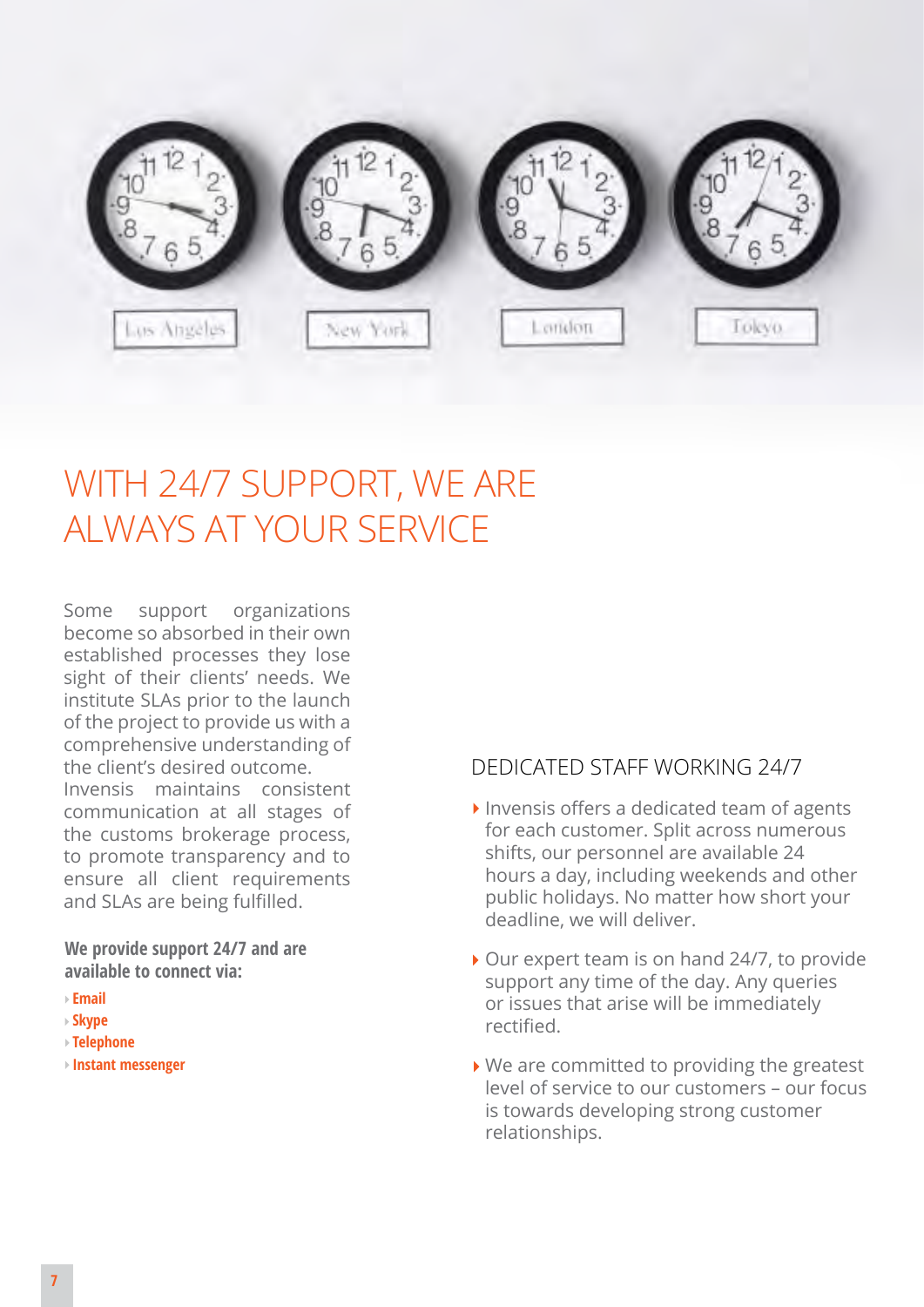# Quality processing – the key to a smooth supply chain

Invensis is an ISO 9001:2008 certified organization – we ensure all output is of the highest quality and accuracy.

With over 10 years of customs brokerage experience, we have many well established guidelines and processes in place. We encourage feedback from all our clients and thrive on the opportunity to utilize this to further enhance our processes.

A dedicated project manager is assigned to each client for the duration of their project to ensure quality standards are being upheld.



#### TRAINING METHODOLOGY

Thorough training is provided to all employees to instill the highest standards of

- **Quality**
- **▶ Accuracy**
- **Security**

Training specific to the logistics industry is undertaken by all executives, this creates an in depth knowledge of the industry and the ability to develop insights for improvements on clients' supply chains. Personnel also receive detailed training towards:

- ▶ Industry Terminology ▶ Process Orientation
- ▶ Workflow ▶ Process Essentials
- **Client Systems Key Performance Metrics**

Process related documentation is provided to each customs brokerage executive, which exhaustively demonstrates the Invensis process flow for customs brokerage services.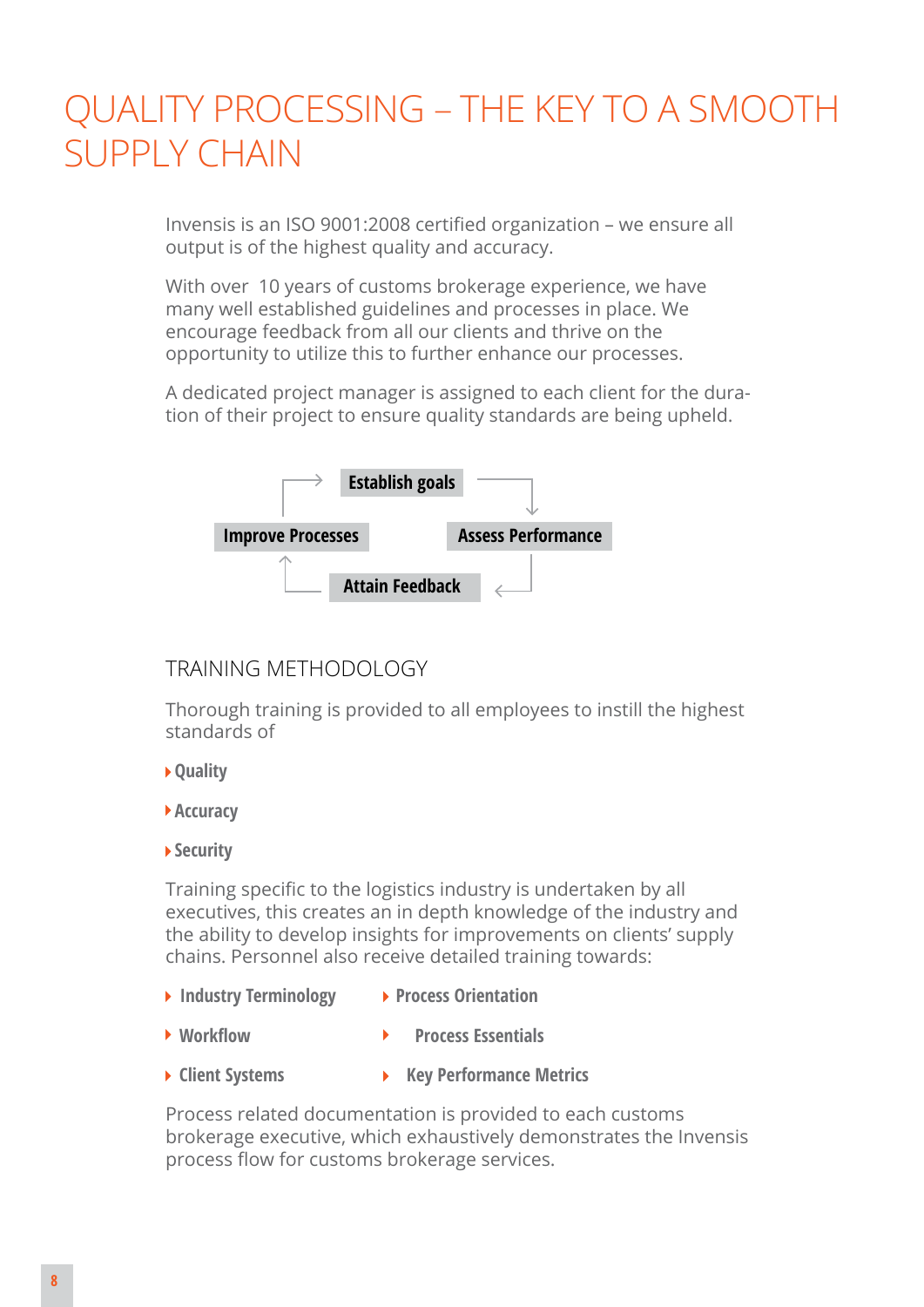# Data security is our top priority

#### Secure Systems

We understand that the protection of your secure information and intellectual property is a top priority. As an ISO 27001 certified organization, Invensis places the utmost importance on data security and has practices in place at all levels of the company to ensure this is upheld.

| <b>PEOPLE</b><br>▶ Awareness<br><b>▶ Commitment</b><br>▶ Action                                                                                               | <b>PROCESS</b><br>$\triangleright$ Plan<br><b>▶ Enforce</b><br><b>▶ Check</b><br><b>▶ Improve</b>        | <b>TECHNOLOGY</b><br>▶ Systems<br>▶ Network<br>$\triangleright$ Applications<br><b>▶ Tools</b>            |
|---------------------------------------------------------------------------------------------------------------------------------------------------------------|----------------------------------------------------------------------------------------------------------|-----------------------------------------------------------------------------------------------------------|
| <b>PREVENTION</b><br>$\triangleright$ Authentication<br><b>▶ Identification</b><br>▶ Access Control<br><b>▶ Confidentiality</b><br>$\triangleright$ Integrity | <b>DETECTION</b><br><b>Accountability</b><br><b>▶ Audit</b><br>Intrusion<br>$\triangleright$ Repudiation | <b>RESPONSE</b><br><b>▶ Triage</b><br><b>Recovery</b><br><b>Reliability</b><br><b>▶ Corrective Action</b> |

#### **Data Protection**

A critical component of data security is ensuring information is exchanged over a secure platform. Invensis retrieves data through Virtual Private Network (VPN), to affirm no data remains on the Invensis system. As a further method of administering data protection, image capturing devices are not permitted in the work place.

#### **Privacy**

Prior to the commencement of a project we enter a non-disclosure agreement with all clients. The intention of this agreement is to ensure that data is only used for the specific purpose which is identified by the owner. Through physical and digital security, company policies and regulations Invensis is able to maintain stringent privacy of clients' information.

#### **Physical Security**

Invensis has security personnel positioned in all entry and exit points of our building and RF-Id technology is utilized to ensure the whereabouts of employees is known at all times. Invensis operates within a paperless environment and personnel are prohibited from carrying cell phones, PDAs, cameras and USB drives while on the work floor.

#### **Technical Security**

Each Invensis system is secured by antivirus software and firewalls to contain and cure worms, Trojans, viruses and malicious programs. A secure login and logout of all resources is used, with a report being logged for each employee when they login to their systems.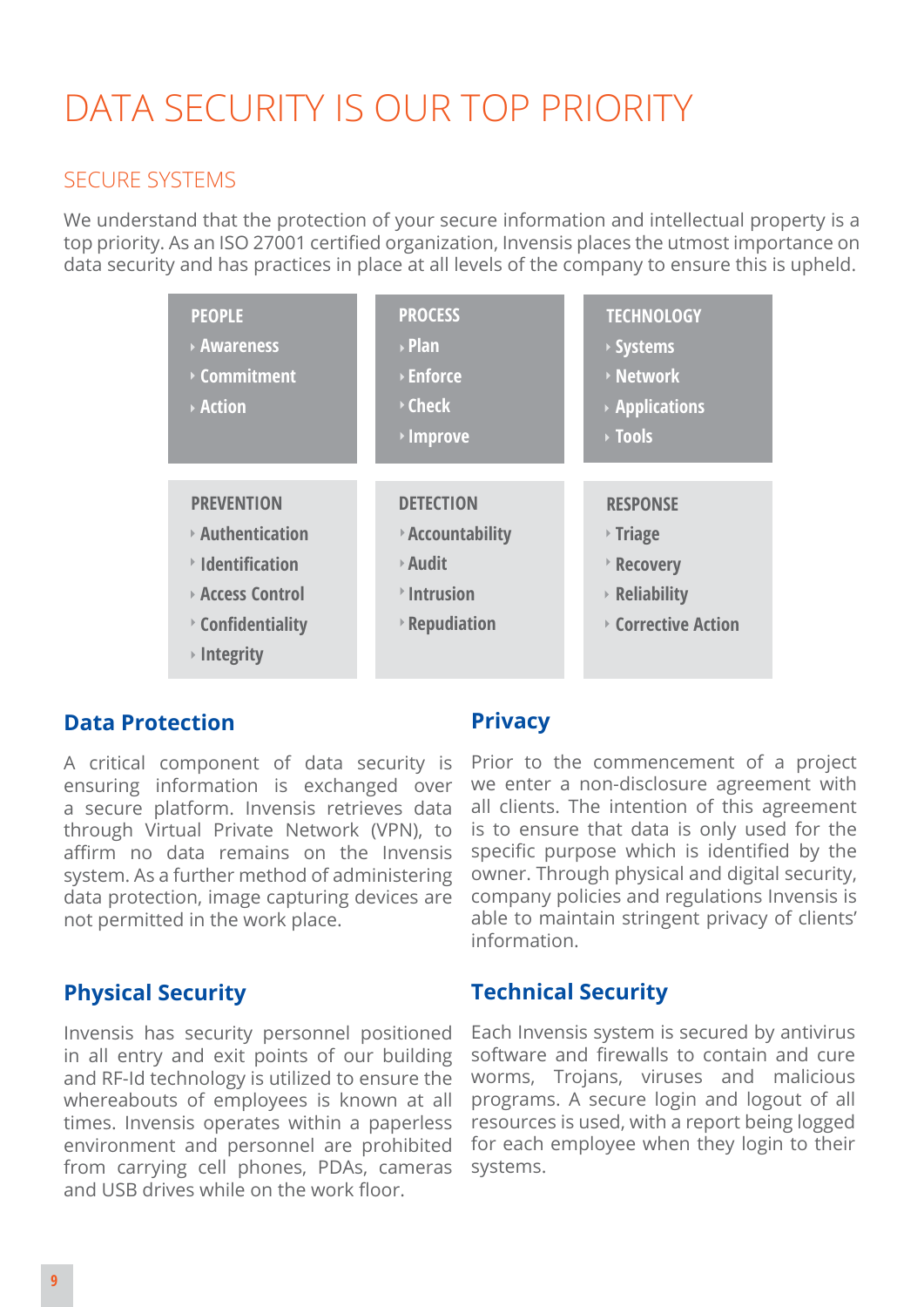**"Invensis has been extremely resourceful and competent in providing us with quick and efficient services. Would be delighted to recommend to others"**

**President**  Customs Brokerage Giant

# The Invensis Advantage

- **Over 10 years customs brokerage experience**
- **In excess of 6.5 million customs brokerage documents**
- **processed**
- **3000+ employees**
- **100+ dedicated customs brokerage executives**

#### **Enhance Your Customs Brokerage**

While some organizations view outsourcing purely as a means for cost savings, we look at it as an opportunity to enable process efficiencies. At Invensis, we never settle for the bare minimum, we proactively seek out new methods for creating value for your business.

#### **Unmatched Quality**

Maintaining the utmost level of accuracy with customs brokerage processes is imperative. Invensis possess a dedicated quality assurance team, who painstakingly analyze all stages of our customs brokerage processing. Our commitment to quality has allowed us to emerge as a leader within the industry and consistently satisfy clients.

#### **Customized Solutions**

At Invensis, we understand that every business is different. Invensis tailors customs brokerage services to deliver outcomes specific to the needs of each client. We work in union with our clients to gain a detailed understanding of their organization and adapt our services to suit their requirements.

#### **Accelerated Business**

Swift clearance of customs is an extremely important facet of any supply chain. With over 8 years of customs brokerage processing experience, Invensis has developed a systematic approach to ensure streamlined customs clearance.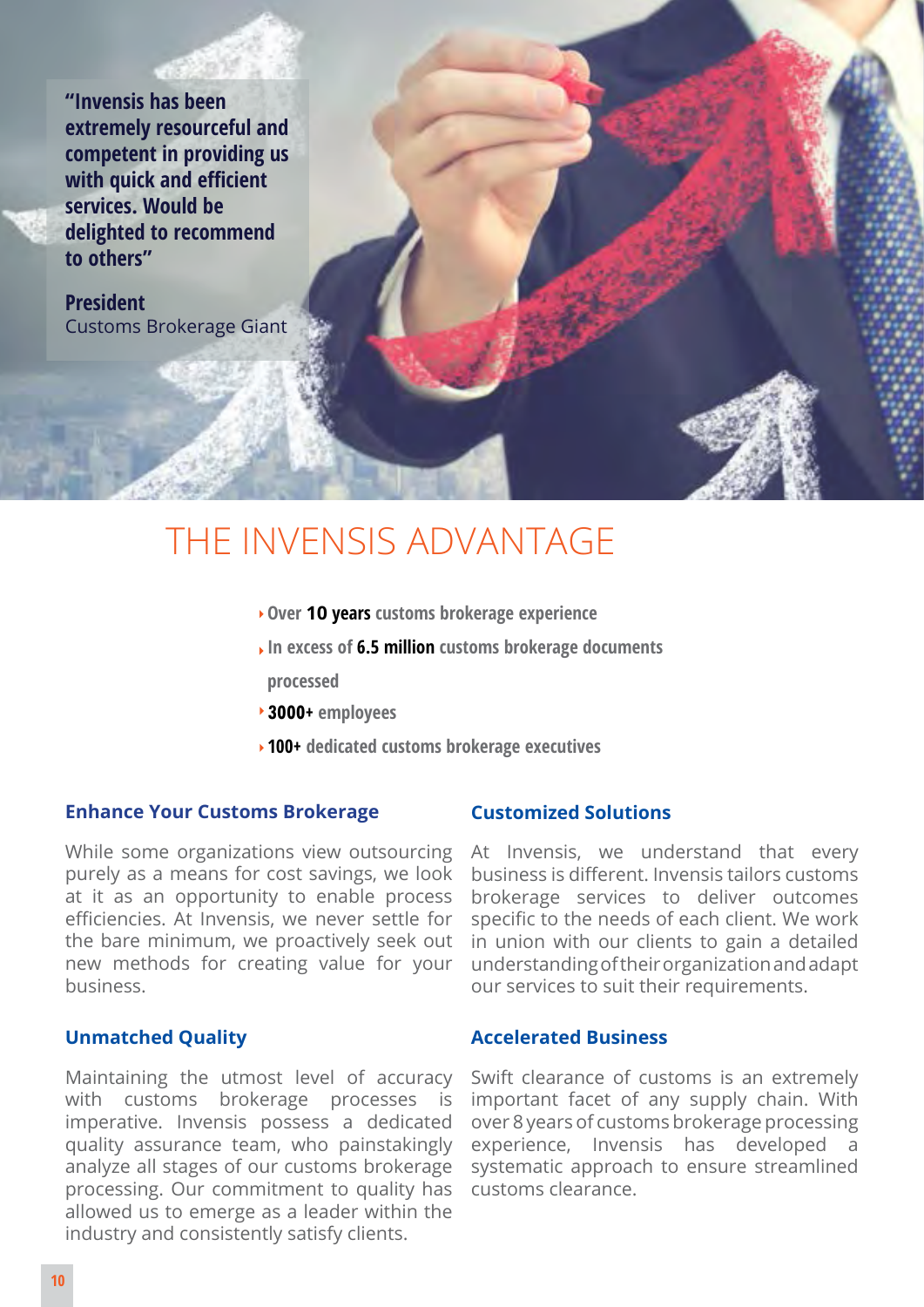## About Invensis

. of 3000 personnel. From the outset, Invensis has based its offering Starting out as an ambitious team of 5 in Bangalore, India, Invensis has grown steadily over its 20 year history, now boasting in excess around providing reliable and secure services, which produce consistent results. Consistency and accuracy with output is an aspect we have emphasized over our history and has been a major source of the company's success.

At Invensis, we understand that every business is different and requires a personalized solution. We choose to collaborate with each and every one of our clients in order to gain a greater understanding of their organization and their goals. By working with our clients, we are able to customize our services specifically to suit their needs and enhance the value of their operations.

A people focused organization, Invensis has always maintained that the company's employees are its greatest asset. This is instilled by the training and development opportunities Invensis provides employees and our commitment towards continual improvement.

Invensis has clients ranging from Fortune 500 companies, to small and medium enterprises located across the USA, Canada, Australia, UK, Germany, Singapore, UAE, Ireland, South Africa and several other countries. Invensis is constantly striving to enhance client's operations through a wide range of services, which include:

- **Back Office Data Management**
- 
- **[Finance and Accounting](http://www.invensis.net/outsourcing-services/finance-and-accounting.php)**
- **[Transcription](http://www.invensis.net/outsourcing-services/transcription-services.php) [Insurance](http://www.invensis.net/industries/insurance-bpo.php)**

#### **Data Management Call Center Services By Business Need By Industry Solution**

- **EQUE LOGISTICS AND SUPPLY CHAIN Finance and Accounting MSDS Classification**
- **ISBNCENTER SERVICES** 
	- **Healthcare**
	-
	- **[Retail](http://www.invensis.net/industries/retail.php)**
	- **[Chemical and Manufacturing](http://www.invensis.net/industries/chemical-and-manufacturing.php)**